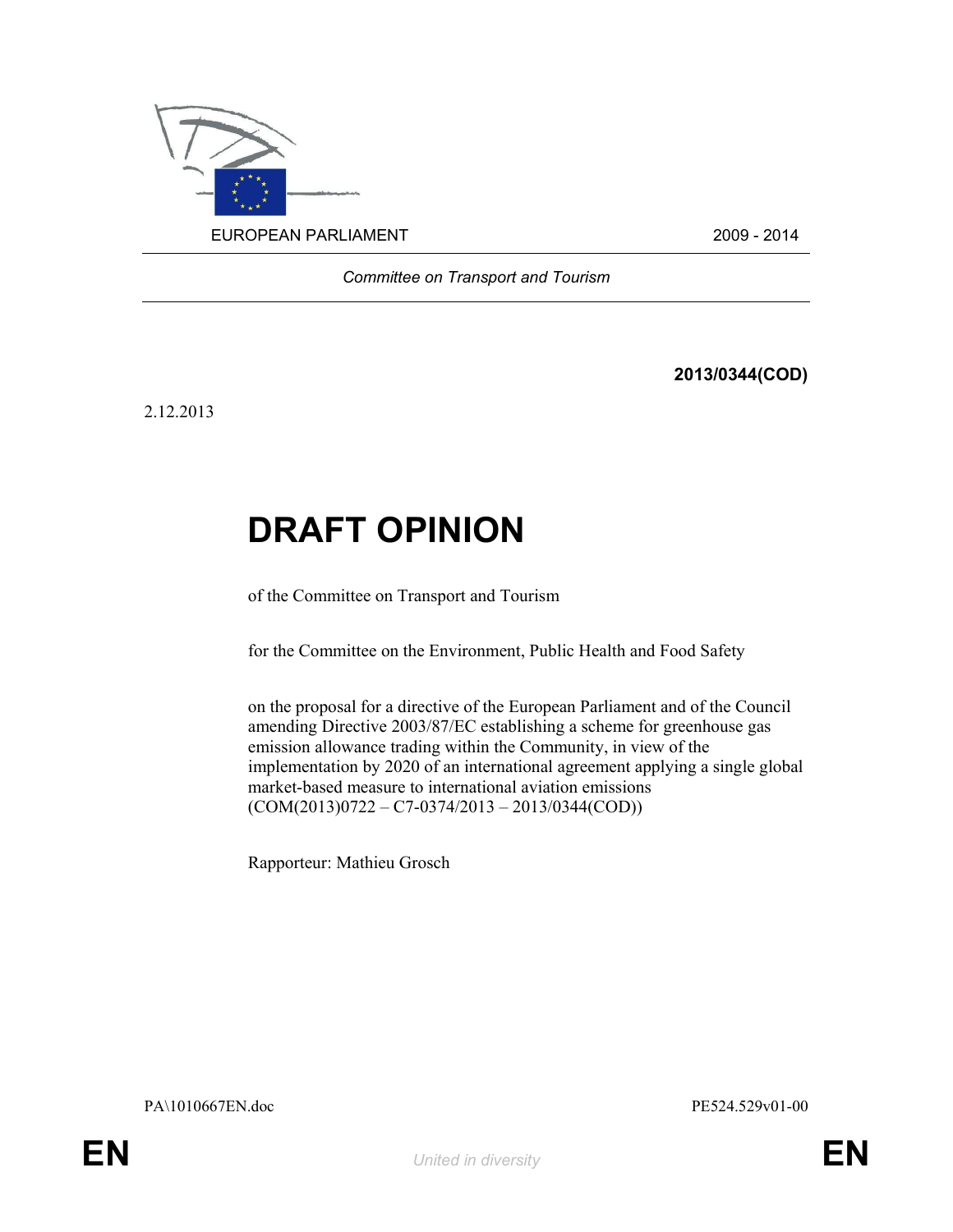PA\_Legam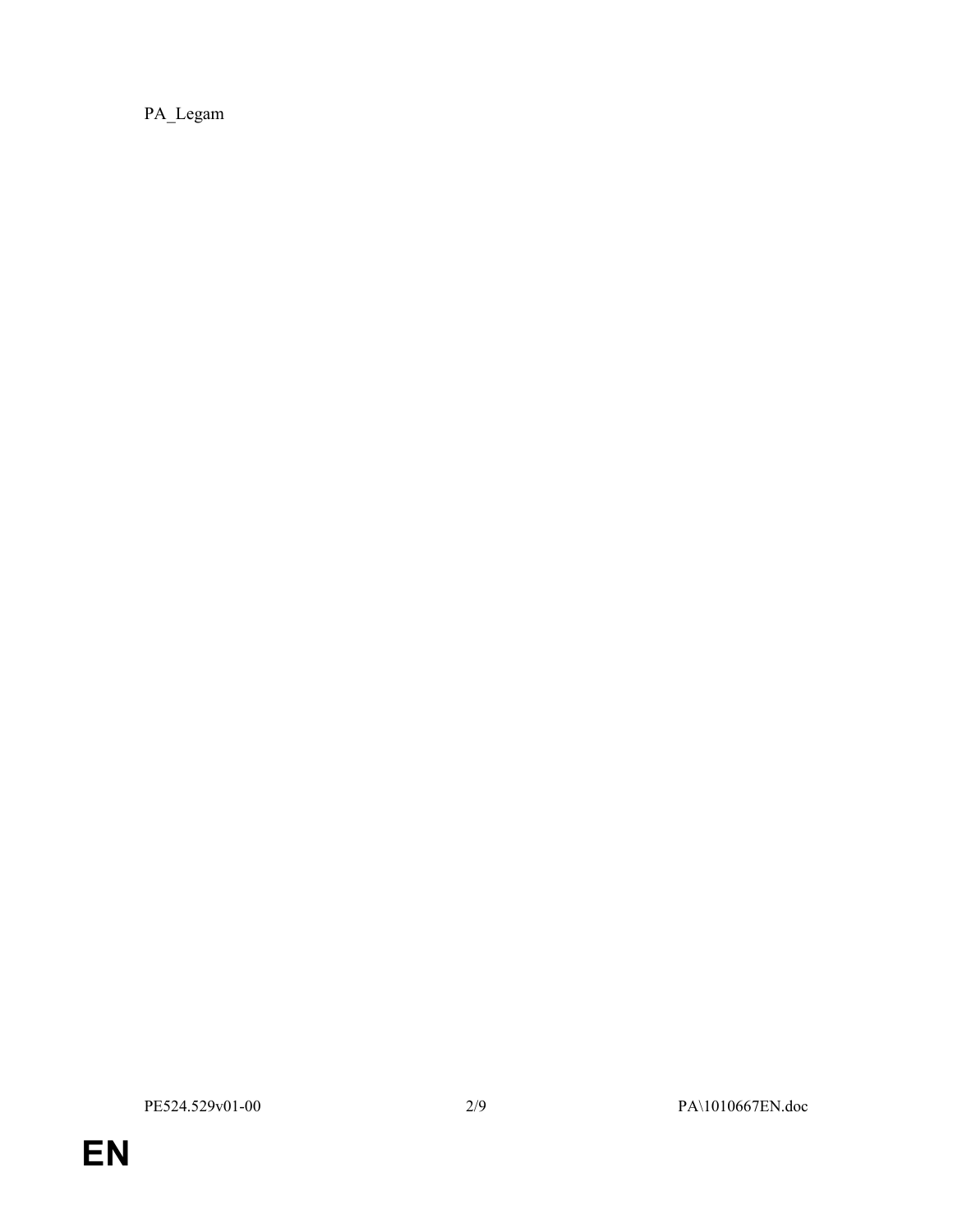# SHORT JUSTIFICATION

# Background

While aviation currently accounts for around three per cent of total greenhouse gas emissions, these are growing rapidly. The International Civil Aviation Organisation (ICAO) estimated that CO2 emissions from aviation almost doubled between 1990 and 2006. This compared with a 34% increase from all fossil fuel use. It projects a 63-88% increase to 2020, a period during which the EU is committed to reducing its emissions by 20% on 1990 levels.

Global warming can only be tackled effectively by means of an international approach. Neither carbon emissions nor climate change respect national boundaries. The same climate objectives should therefore be adopted globally. This can only be achieved by means of agreement at ICAO.

Its 2013 Assembly acknowledged that market-based measures (MBM) would be needed to promote sustainable growth in aviation and that three options for an MBM scheme (mandatory offsetting with/without revenue sharing and emissions trading) were feasible. It decided to develop a global MBM scheme for decision at the 2016 Assembly. This would be implemented from 2020.

# Commission proposal

The latest Commission proposal would fully exempt flights to third countries for 2013 and limit the Emissions Trading System so as to cover only the part of international flights within EEA airspace (12 nautical miles from the furthest point on the outer coastline of an EEA territory) for 2014-20.

Flights to and from low and lower-middle income countries with a share of less than 1% of international aviation would be exempted as called for in ICAO resolution. In addition, new exemption levels have been set for business jet operators. This is welcomes as it produces large savings in compliance costs without greatly affecting the emissions avoided.

# Global Agreement at ICAO represents long-term solution

Although the exemption of lower income countries addresses an important element in the ICAO resolution, using an airspace approach could undermine the international goodwill that will be required to level a global agreement in 2016. This risk is increased by the lack of any universally agreed definition of "European air space". This opinion therefore favours extending the "stop the clock" approach that was adopted for 2012 until the next ICAO Assembly.

During this period, the Commission should intensify bilateral and multilateral contacts with third countries to promote an ICAO agreement and, as an interim measure, to encourage more countries to align with the ETS or to adopt comparable measures. This should be supplemented by other measure to reduce aviation emissions, in particular by establishing a "Single European Sky" that would minimise air-traffic control delays and diversions.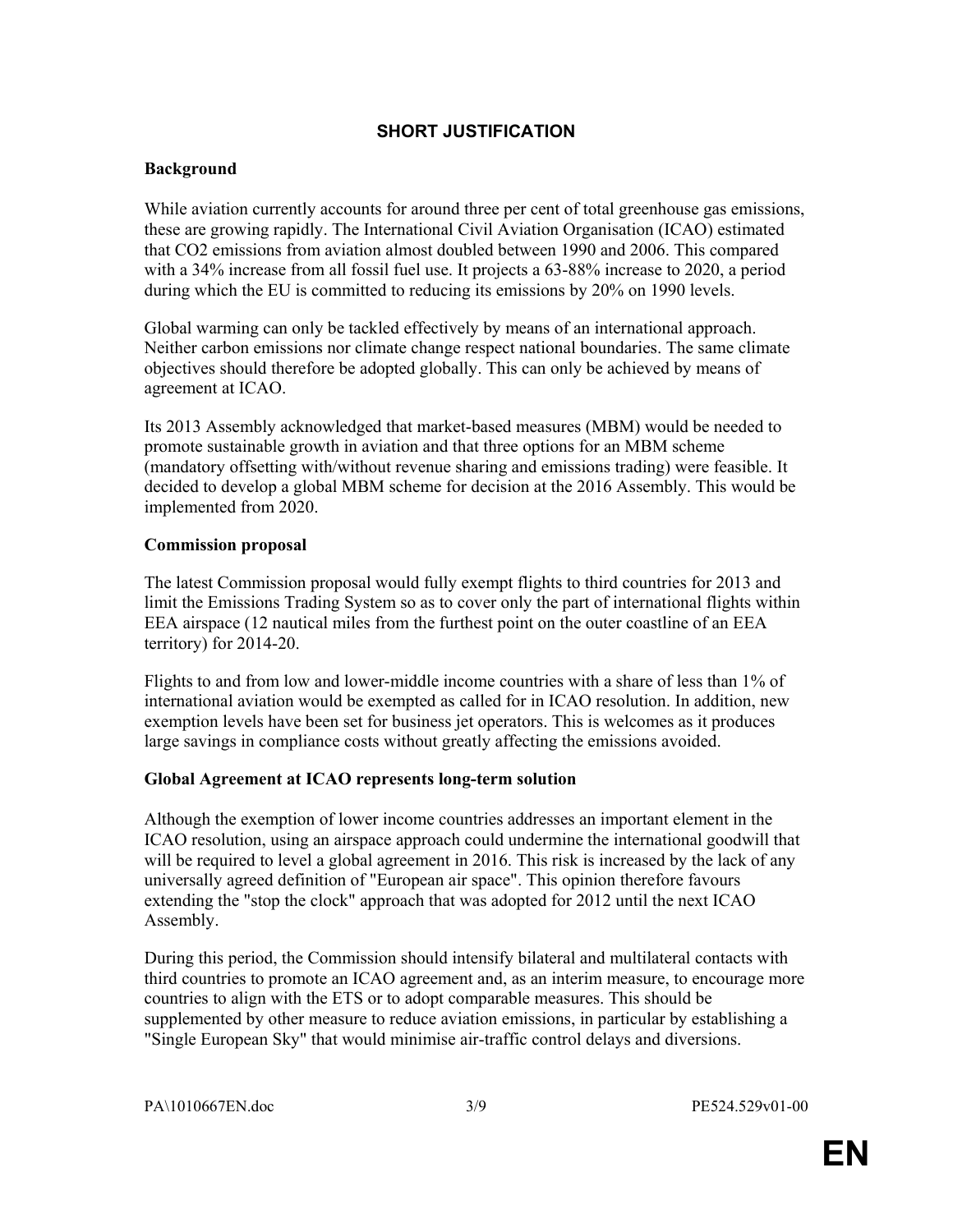## Need for stability

The case for extending "stop the clock" is strengthened by the frequency of change that the industry has faced in recent years. The initially announced 2012 regime involved including all flights to/from Europe in ETS. The actual 2012 regime excluded flights to/from third countries. The Commission is now proposing to continue this exclusion for 2013 and then introduce a third regime from 2014 to 2020.

By contrast, your Rapporteur suggests maintaining the 2012 regime until at least 2016 and to 2020 if the next ICAO assembly agrees to introduce a global measure from that date. Should there be no such agreement, an airspace approach would be adopted from 2017.

Such an approach would maximise the chances of reaching an international agreement without calling into question the EU's right to regulate its own airspace, a right guaranteed by the Chicago convention and upheld by the Court of Justice. The EU would be showing international partners its readiness to work constructively in international and bilateral negotiations. It would also be indicating that it expects ICAO to deliver on its commitment to reach a decision in 2016 and that further delay would not be acceptable.

### AMENDMENTS

The Committee on Transport and Tourism calls on the Committee on the Environment, Public Health and Food Safety, as the committee responsible, to take into account the following amendments:

### Amendment 1

Proposal for a directive Recital 1 a (new)

Text proposed by the Commission Messenger Amendment

(1a) The aviation sector has a strong international character. Global problems of the kind posed by aviation emissions can be most effectively addressed by means of an international approach that includes an obligation to comply with the same measures or to achieve the same objectives using different measures. A global agreement at ICAO offers the best prospects of ensuring sustainability in the long term.

Or. en

PE524.529v01-00 4/9 PA\1010667EN.doc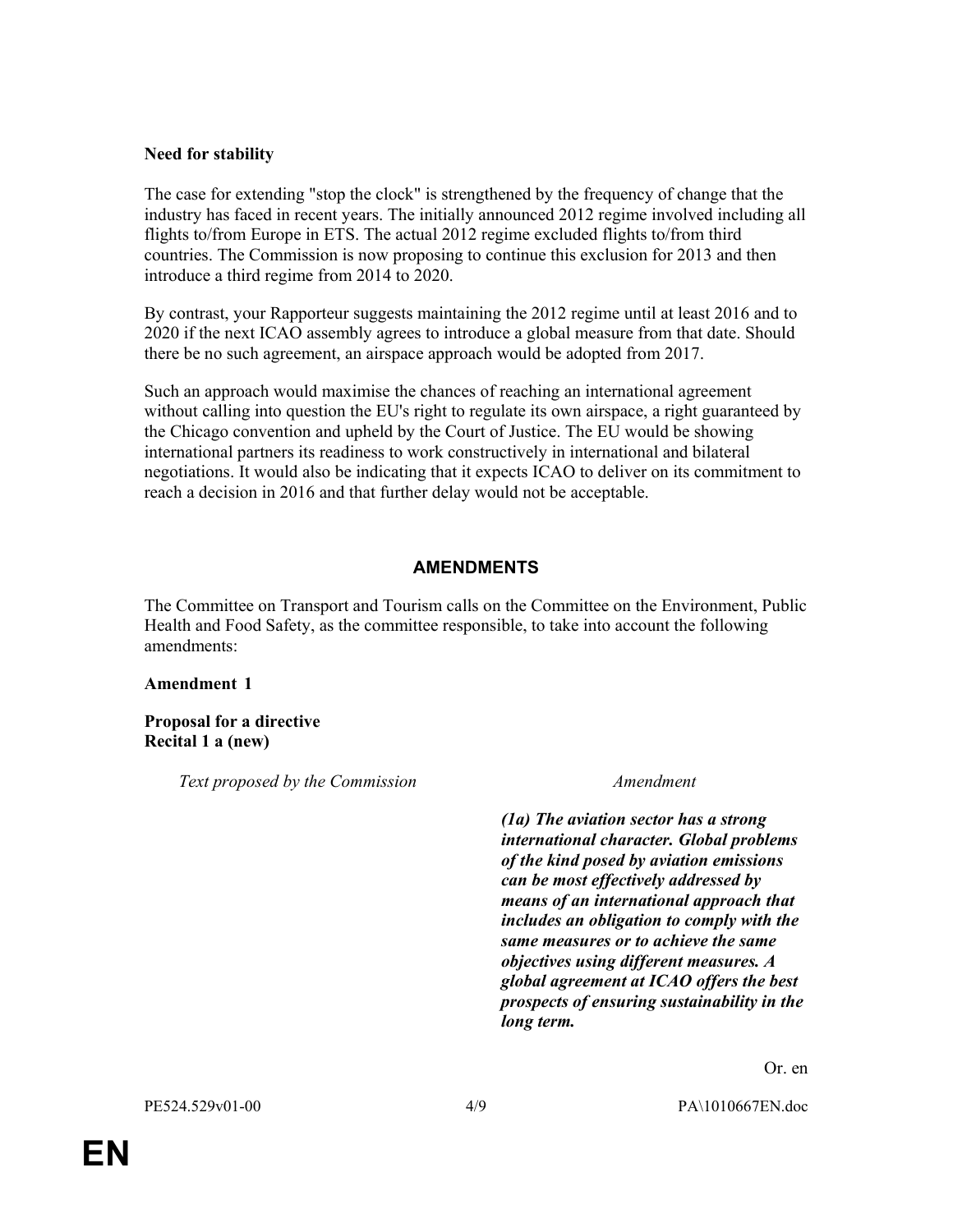### Amendment 2

### Proposal for a directive Recital 2

Text proposed by the Commission Text proposed by the Commission

(2) Consequently it is desirable to temporarily consider the requirements set out in Directive 2003/87/EC of the European Parliament and of the Council $<sup>4</sup>$ </sup> as satisfied, when obligations are met in respect of a certain percentage of the emissions from flights to and from aerodromes in third countries. In doing so, the Union emphasises that requirements can be applied in respect of certain percentages of emissions from flights to and from aerodromes in countries of the European Economic Area (EEA), in the same manner as legal requirements can be placed on more of the emissions from flights to and from such aerodromes.

 $^{4}$  Directive 2003/87/EC of the European Parliament and of the Council of 13 October 2003 establishing a scheme for greenhouse gas emission allowance trading within the Community and amending Council Directive 96/61/EC (OJ L 275, 25.10.2003, p. 32)

\_\_\_\_\_\_\_\_\_\_\_\_\_\_\_\_\_\_ \_\_\_\_\_\_\_\_\_\_\_\_\_\_\_\_\_

(2) Consequently it is desirable to temporarily extend the "stop the clock" provisions introduced by Decision  $2013/377$ / $EU<sup>4</sup>$  to allow preparations for the 2016 ICAO Assembly to take place in the best possible conditions.

4 Decision 2013/377/EU of the European Parliament and of the Council of 24 April 2013 derogating temporarily from Directive 2003/87/EC of the European Parliament and of the Council of 13 October 2003 establishing a scheme for greenhouse gas emission allowance trading within the Community

Or. en

Amendment 3

Proposal for a directive Recital 4

Text proposed by the Commission Text proposed by the Commission

(4) The derogations provided for in this (4) The derogations provided for in this

PA\1010667EN.doc 5/9 PE524.529v01-00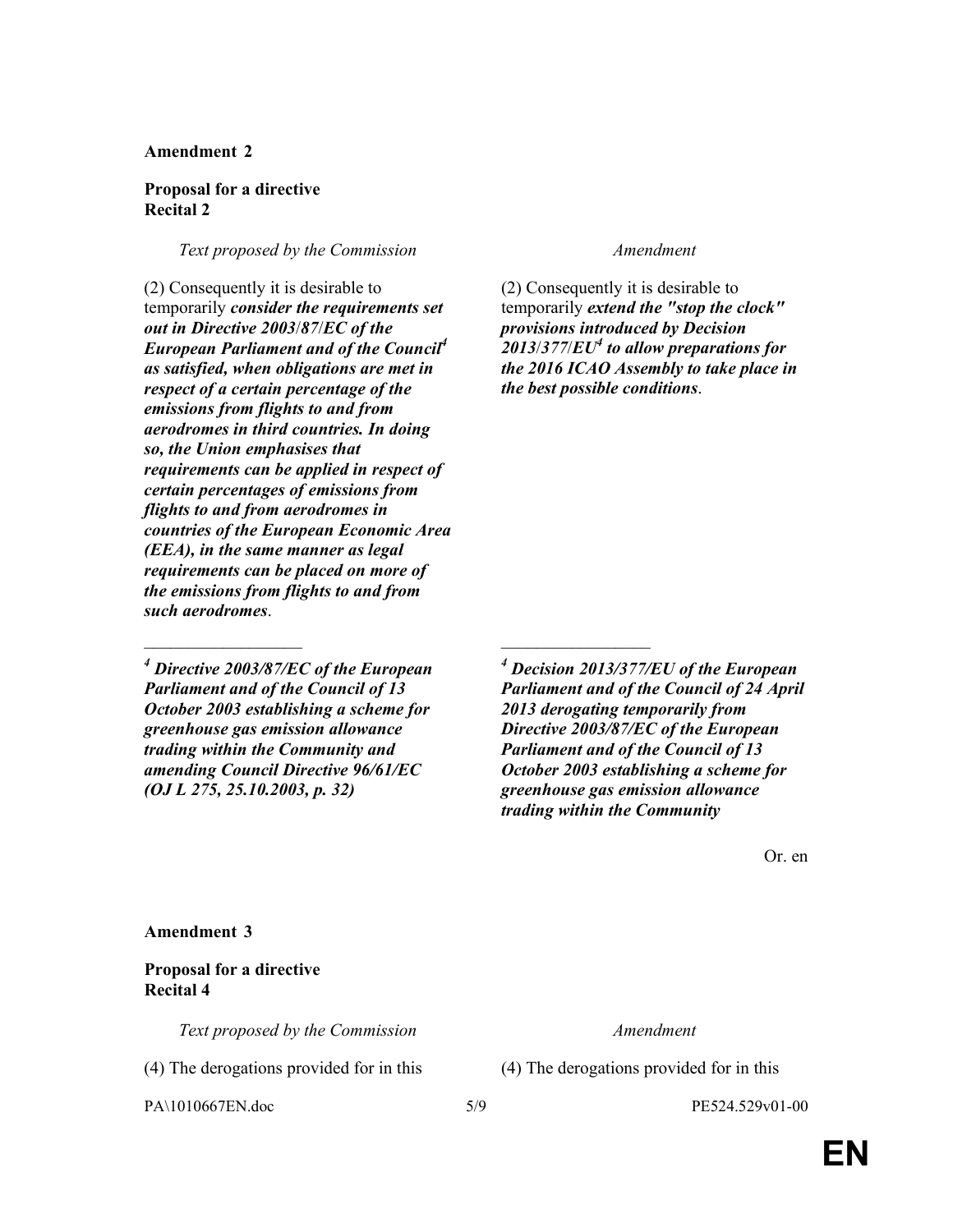directive take into account the results of bilateral and multilateral contacts with third countries, which the Commission will continue to pursue on behalf of the Union.

directive take into account the results of bilateral and multilateral contacts with third countries, which the Commission will continue to pursue on behalf of the Union. If these negotiations lead third counties to accept alignment with the European Emissions Trading System or to adopt equivalent measures, the derogations provided for in this directive should be adjusted accordingly.

Or. en

Amendment 4

Proposal for a directive Recital 4 a (new)

Text proposed by the Commission Messenger Amendment

(4a) In order to build confidence at the international level towards the EU scheme, the Member States should use the revenues from applying the European Emissions Trading Scheme to the aviation sector for mitigating the impact of aviation emissions This should include supporting developing countries' climate protection efforts according to Article 3d paragraph 4 of Directive 2003/87/EC.

Or. en

### Amendment 5

Proposal for a directive Article 1 – paragraph 1 – point 1 Directive 2003/87/EC Article 28 a – paragraph 1 – point a

Text proposed by the Commission Text proposed by the Commission

 all emissions from flights to and from countries outside the European Economic

all emissions from flights to and from countries outside the European Economic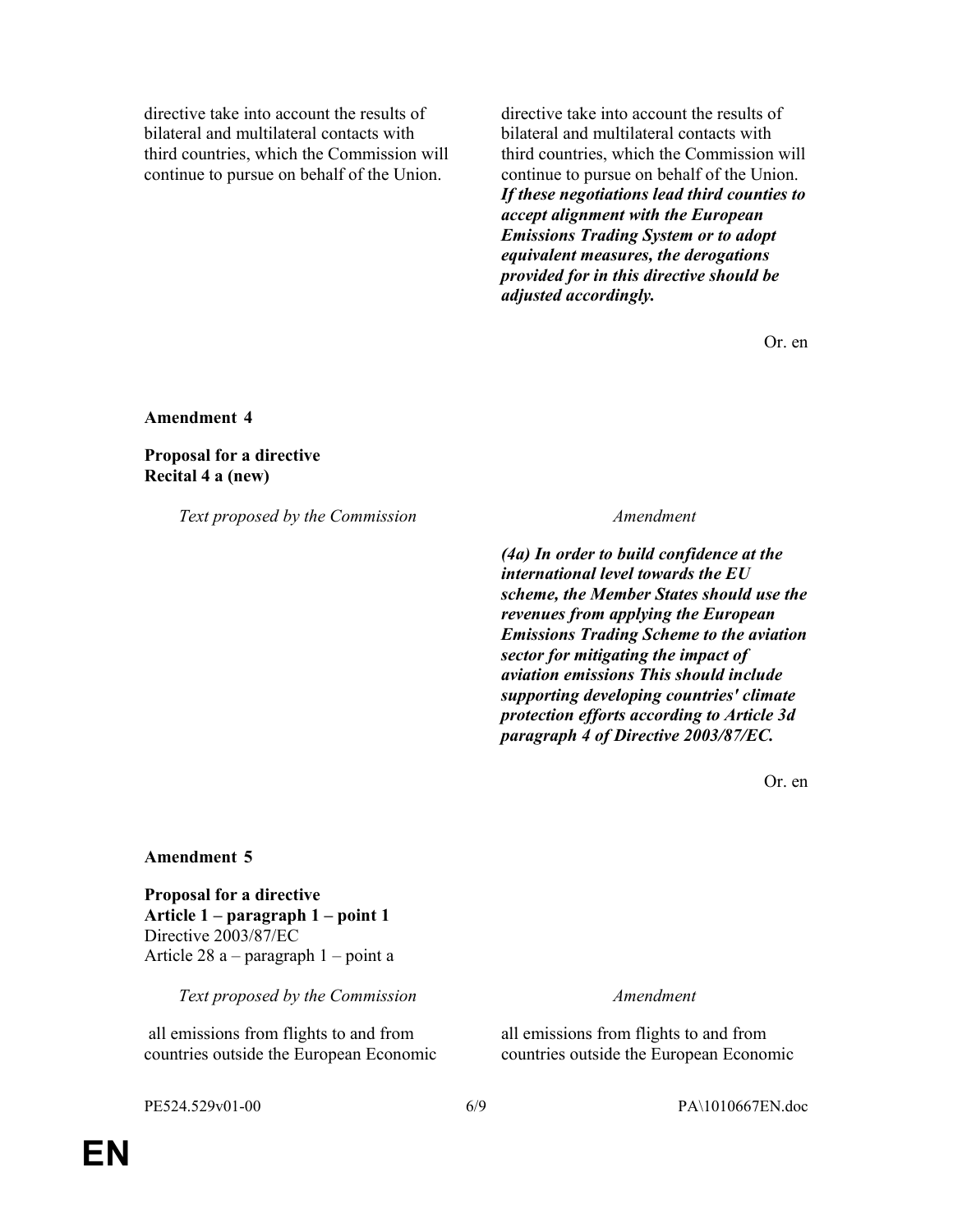Area in 2013; Area in each calendar year between 2013 and 2016;

Or. en

### Justification

This would extend the "stop the clock" approach and exclude flights coming from or going to third countries during the period when the ICAO negotiations will be taking place. It would avoid confronting airlines, which have already had to prepare for the original 2012 proposal and then for "stop the clock" with another new system from 2014.

Amendment 6

Proposal for a directive Article 1 – paragraph 1 – point 1 Directive 2003/87/EC Article 28 a – paragraph 1 – point b

### Text proposed by the Commission Messenger Amendment

 emissions from flights to and from countries outside the European Economic Area (EEA) in each calendar year between 2014 and 2020 where the operator of such flights has surrendered allowances in respect of the percentages of their verified emissions from those flights listed in accordance with Annex IIc, or calculated in accordance with paragraph 6;

emissions from flights to and from countries outside the European Economic Area (EEA) in each calendar year between 2017 and 2020 where, to reflect the proportion of the flights that take place within European airspace, the operator of such flights has surrendered allowances in respect of the percentages of their verified emissions from those flights listed in accordance with Annex IIc, or calculated in accordance with paragraph 6;

Or. en

### Justification

This would introduce the European airspace approach from 2017, if the ICAO negotiations do not succeed (see amendment 7).

Amendment 7

Proposal for a directive Article 1 – paragraph 1 – point 1 Directive 2003/87/EC Article 28 a – paragraph 1 b a (new)

PA\1010667EN.doc 7/9 PE524.529v01-00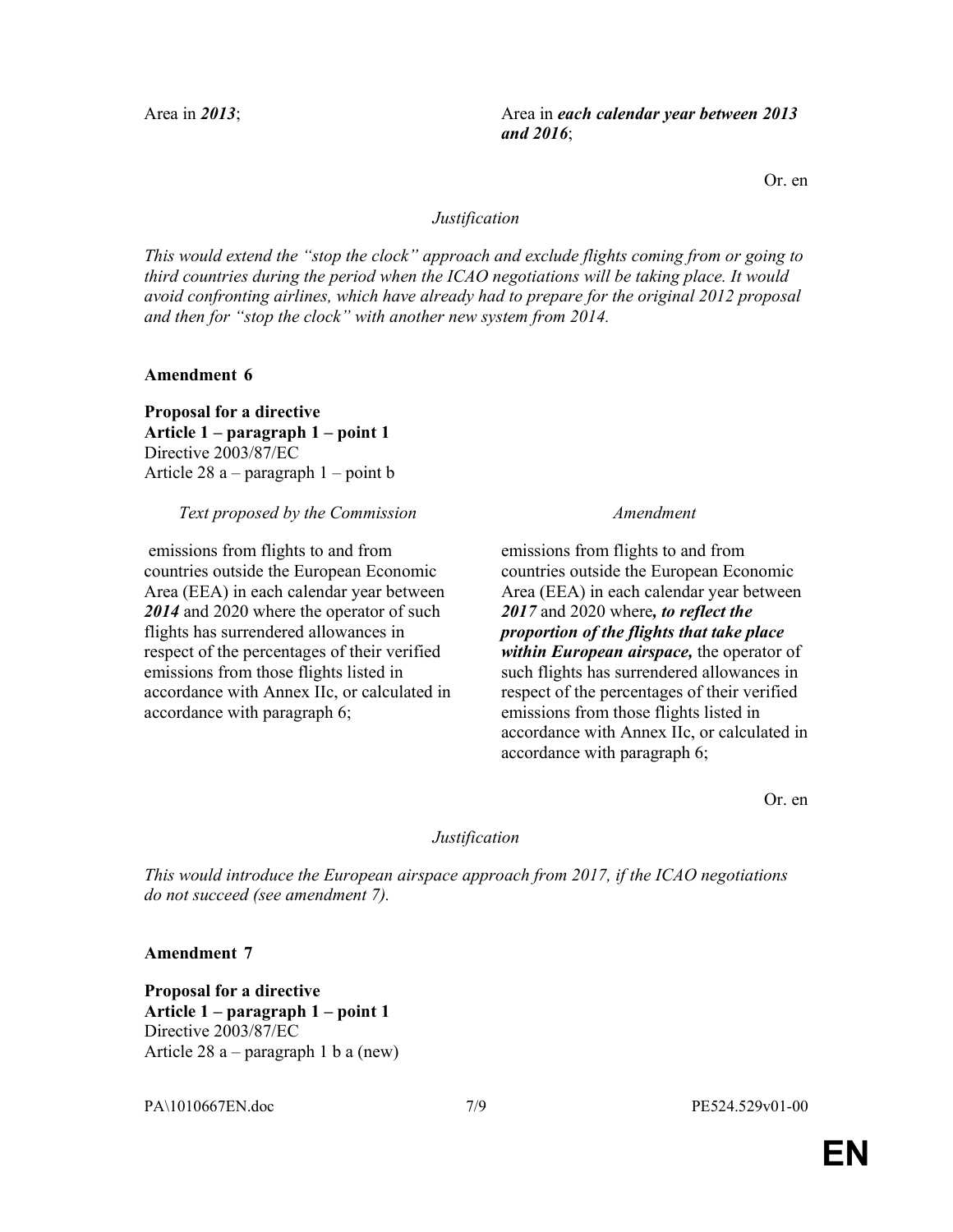Text proposed by the Commission Messachuset Amendment

(ba) paragraph 1 point b shall apply if the 2016 ICAO Assembly does not agree to introduce global market based measures from 2020. If such measures are agreed, paragraph 1 point a shall continue to apply for the calendar years between 2017 and 2020.

Or. en

Justification

If the ICAO negotiations are successful, flights to/from third countries would be excluded until 2020 when the global agreement would be implemented (paragraph 1 point  $a$  – see amendment 5). Otherwise, the European airspace approach would apply (paragraph 1 point  $b$  – see amendment 6).

### Amendment 8

Proposal for a directive Article 1 – paragraph 1 – point 1 Directive 2003/87/EC Article 28 a – paragraph 4

Text proposed by the Commission Messachuset Amendment

 By way of derogation from Article 3d(3), the number of allowances to be auctioned by each Member State in respect of the period from 2013 to 2020 shall be reduced to correspond with its share of attributed aviation emissions resulting from the application of Article 28(a) to (c).

By way of derogation from Article 3d(3), the number of allowances to be auctioned by each Member State in respect of the period from 2013 to 2020 shall be reduced to correspond with its share of attributed aviation emissions resulting from the application of Article 28 *paragraph 1 point* (a) to *paragraph* 1 *point* (c).

Or. en

Justification

To clarify that the reference is to the new Article 28 a added by this Directive.